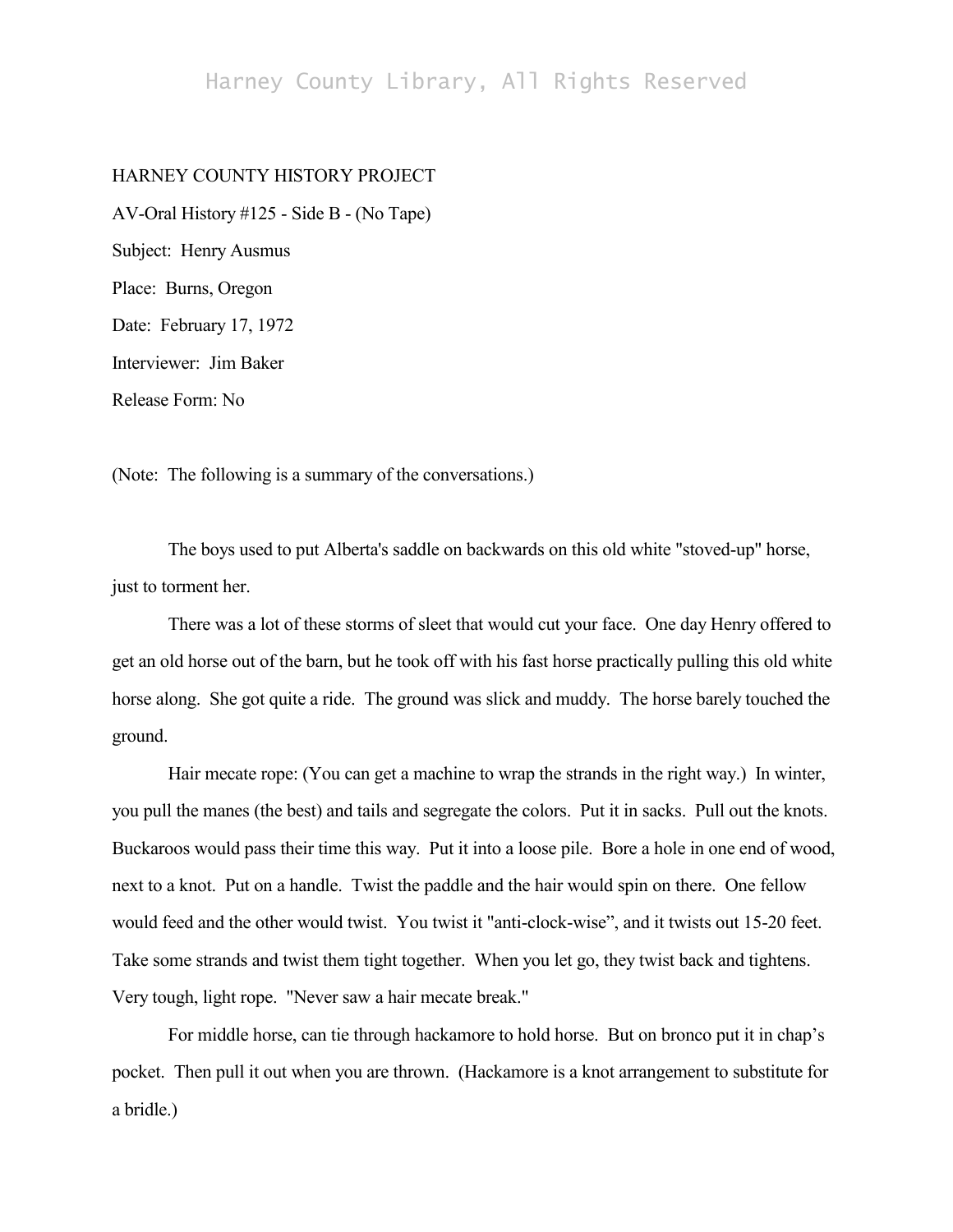To braid 3: over 1, under 1 To braid 4: over 1, under 2 To braid 6: over 1, under 3

Francis Griffin: Just on the verge of being brilliant. Very witty at times. His dad was a lawyer and his mother a County School Superintendent. His brothers would run him off and he would live off the land, e.g., eggs. He read everything. He had about 50 head of cattle. They were five to ten years old and had never been de-horned. He got \$100 a head, a good price, but he backed out of the deal when he found out they were going to tip their horns. Got taken later for taxes. Inez recalled that she always fed him (Francis). Didn't make any difference what he ate. And he could pack it away for two or three days.

He (Francis) wanted to restore the balance of nature. He put desert primrose seeds in a bank vault to later make a fortune growing them.

The "Daylighters" (including his brother) would steal horses from him (Francis) even during the daytime. He called them that.

Once Francis cooked up a hundred pounds of potatoes. He wanted to see how many kids could be fed with that much. You see, he wanted to start a youth college. He had a lot of ideas like that.

Francis wanted to build an icehouse: A deep hole sealed like a cistern with cement on top. Then to himself, he wondered, "How will I get it out?"

He (Francis) always carried a typewriter and a dozen gallons of water. He sat in the road, in the middle. He had his sack of magazines. He was just doing his research there.

About twenty years ago, the Ausmus furnace and oil had frozen. After a while, Francis came in. He had slept in a haystack. That was a very cold night, and he bragged about how warm it was.

He (Francis) was staying in a house where a wildcat company was selling oil. They found an artesian well. PLS had the land and put in troughs for stock, called Swan Lake. Though it had a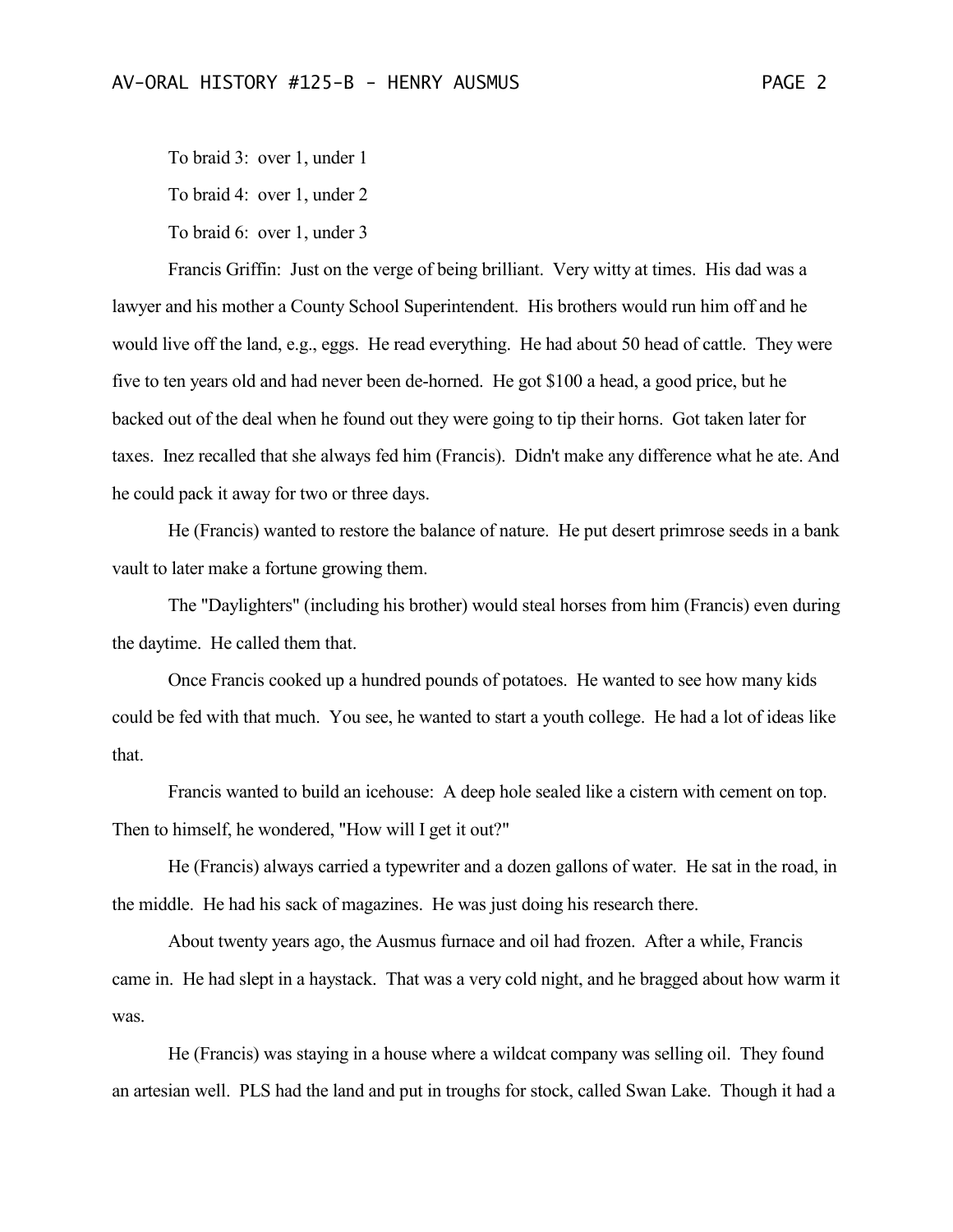lot of chlorine in it. Francis had been reading the McFadden books on physical culture. He took a hot bath, then rolled in the snow.

Henry was about one-half done with chopping his hay when he got acute appendicitis. He was in the hospital for two weeks. When he got out, his hay was up.

He and some others and their equipment put in some seed so that a neighbor could qualify for payments. She would have lost the ranch. When ranchers want to move cattle down the road, they get on phone, and he has the help. You are obligated.

You get help with branding, too. That's sport: roping and branding.

A family could do some haying, then call someone to help stack. Later, you help them stack.

Meat ring: butcher a beef, then take a quarter or two around. Then it was their turn. You didn't have to keep meat so long that way (before refrigeration). You always had meat.

You wrap meat in tarp during summer day and stick it in haystack. Then at night, to avoid flies, you pull meat up the "meat pole" until daylight. It would get cold at night. And that's one reason we got up before dawn.

This dependence is a typical characteristic of the pioneer experience. They had to.

Rector had an orchard, and the cherries ripened on Fourth of July. He would not let anyone pick them. But he let kids pick them for the Fourth. He made a swing in one of his giant poplars. Six to eight kids could swing on it.

Poplars in the west were quick growing: shade, and you could see them in the distance as a landmark, e.g. on the lake so you would get your direction. Very common because all you need to do is plant a branch.

Because of winters, ranching involves protecting cattle from wind and snow (in Montana, Wyoming). But here cattle can survive storm. In Nevada and New Mexico, they don't put up so much winter-feed. But they get hurt by bad storms. Climate determines how you ranch.

Pete French was an early man who thought of putting up winter-feed. In the South End, it is